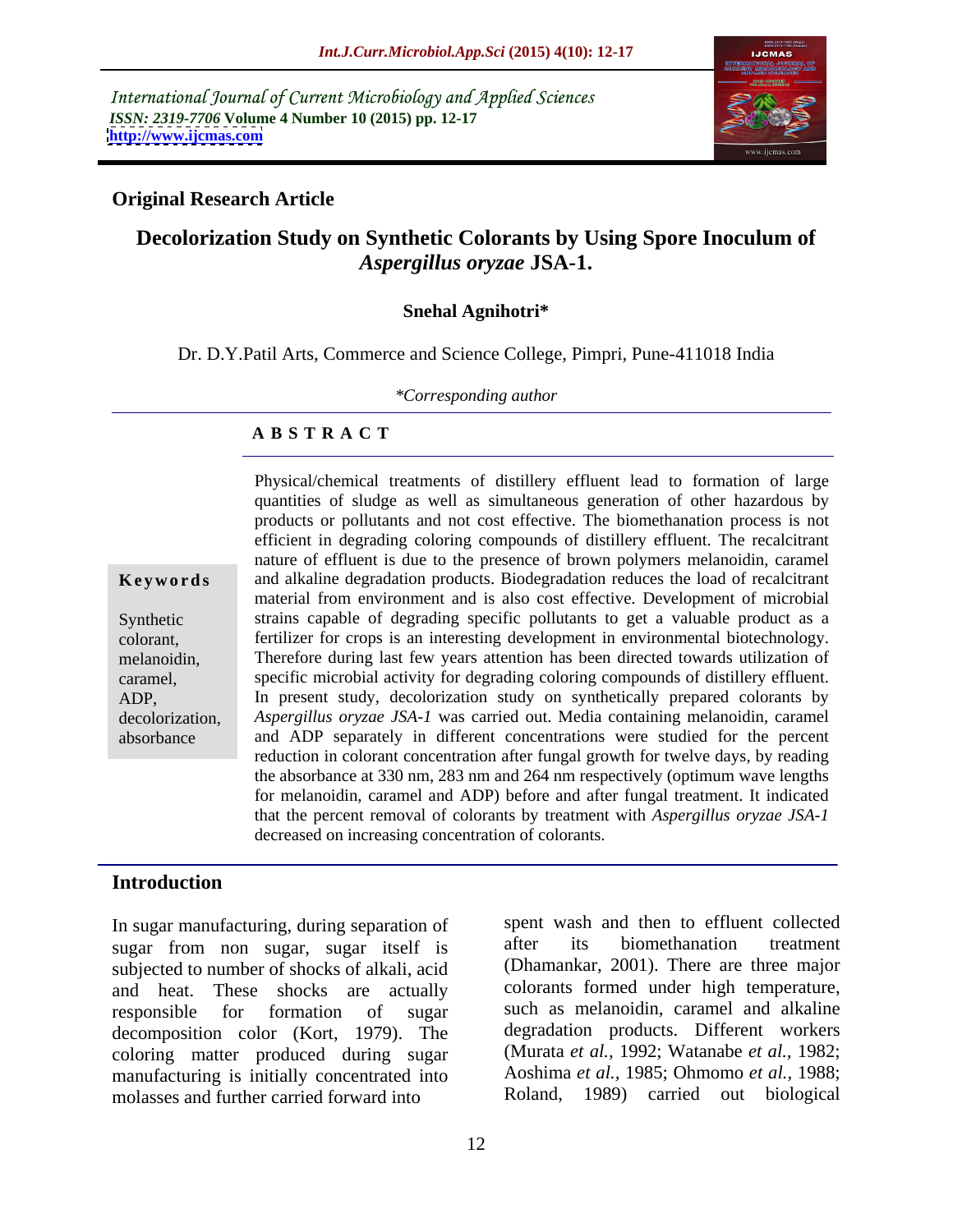decolorization by the application of under shake flask condition (150 rpm). microbial cultures for model melanoidin and distillery waste water containing melanoidin under laboratory conditions because melanoidin possesses higher potential for the production of dark brown color of the effluent even though it is present in trace Melanoidin: Mixture of glucose 1M, glycine amounts. Guimaraes *et al.* (1999) have studied decolorization and degradation of M was autoclaved for two colorants of sugar refinery such as hours at 121 °C and dialyzed melanoidin, caramel, ADP and polyphenols. The fungal culture was able to decolorize melanoidin, caramel, ADP and polyphenols by 74%, 87%, 80% and 72% respectively. *Aspergillus niger UM 2* was shown to have strong potential to decolorize biomethanated 1985). effluent by reducing melanoidin, caramel, Caramel: Mixture of Sucrose (180 gm) ADP and polyphenol contents and reduction in levels of other effluent parameters like was heated at 105 °C COD, TOC, sulphate, phosphate, chloride (Patil *et al.,* 2001; Dhamankar and Patil, 2004). The present study deals with the  $ADP^*$ : Glucose solution (20 g/lit, pH synthetic colorants which are responsible for imparting color to the effluent. Modes of hours. blues blues blues was interaction of each colorant separately can explore the mechanism of color removal by with NaOH throughout the fungal culture. Earlier reports (Kort, 1979; Dhamankar, 2001; Murata *et al.,* 1992; Watanabe *et al.,* 1982; Aoshima *et al.,* 1985; Ohmomo *et al.,* 1988; Roland, 1989) on microbial decolorization of spent wash colorants by using spore inoculum of suggest that microbial decolorization Aspergillus oryzae JSA-1 technology is difficult to develop at industrial scale due to lack of proper All experiments were carried out in 250 ml microbial strain, which could decolorize Erlenmeyer's flasks, each containing

The process optimization studies are needed  $0.1\%$ ;  $MgSO<sub>4</sub>·7H<sub>2</sub>O$ ,  $0.05\%$ , at pH 6. for making any biological process viable at Synthetically prepared melanoidin, caramel pilot or industrial scale. In present study and ADP in the concentrations of 50, 75, different process parameters were 100 and 200 mg/kg were added separately to standardized for decolorization of aliquots of the media. All flasks were melanoidin, caramel and ADP which were autoclaved and inoculated with culture and synthetically prepared in the laboratory, in a incubated on rotary shaker (150 rpm) at series of batch experiments by using the 30°C for 12 days. The optical densities of fungal isolate, *Aspergillus oryzae JSA-1 ,*

#### **Materials and methods**

#### **Preparation of synthetic colorants**

- 1M and sodium carbonate 0.5 M was autoclaved for two hours at 121°C and dialyzed against distilled water. The dark brown colored portion remained after complete dialysis was used as melanoidin (Ohmomo *et al.,*
- 1985). Caramel: Mixture of Sucrose (180 gm) and deionized water (20 ml) was heated at 105°C for 66 hours (Cookson *et al.,* 1970).
- $ADP^*$ : Glucose solution (20 g/lit, pH 9.5) was refluxed for five hours. pH was constantly maintained at 9.5 with NaOH throughout refluxing (Annet, 1957).

\* Alkaline degradation products

#### **Decolorization study on synthetic colorants by using spore inoculum of** *Aspergillus oryzae JSA-1*

effluent efficiently at less dilution. aliquots of the medium (GPM) containing Erlenmeyer's flasks, each containing glycerol, 5%; peptone, 0.5%; KH<sub>2</sub>PO<sub>4</sub>,<br>0.1%; MgSO<sub>4</sub>.7H<sub>2</sub>O, 0.05%, at pH 6. the culture filtrates were found out at zero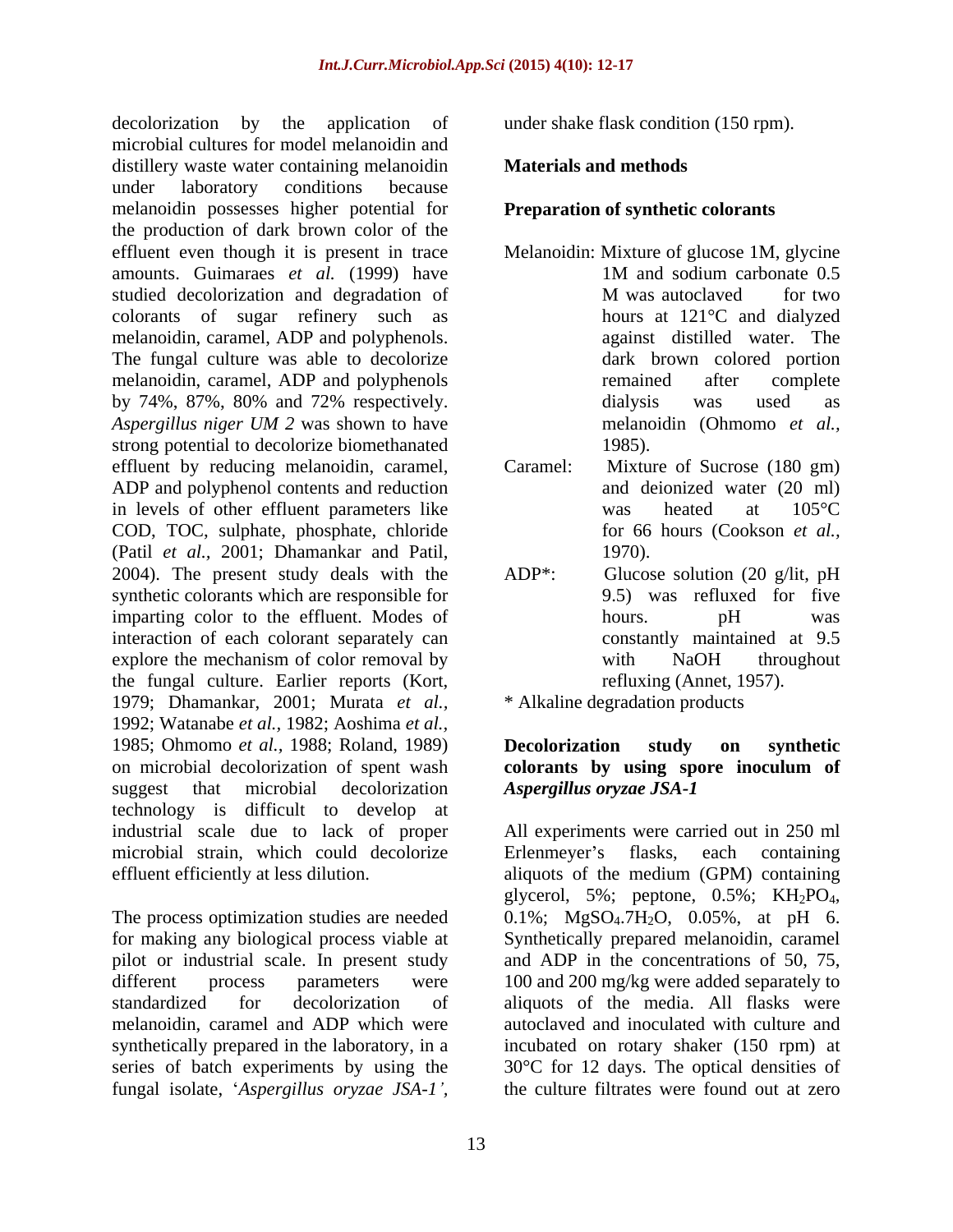(Table 1). Percent reduction in concentration of each colorant after fungal treatment with  $47.98 \pm 1.23$ % when the concentration of analyzed for dry weight mycelia and final  $39.70 \pm 1.12\%$ ,  $36.80 \pm 0.09\%$  and  $30.20 \pm 1.12\%$ pH of the culture filtrates. All reagents used were of analytical grade and all the

### **Decolorization study** on **colorants** of reduction was  $48.09 \pm 1.32\%$  and  $45.08 \pm 1.32\%$ *1* lowered down to 28.3  $\pm$  0.05% and 25.2  $\pm$

flasks were incubated on rotary shaker (150  $\qquad$  1). rpm) at 30°C for 12 days. The optical densities of the culture filtrates were found **Decolorization study on colorants of** out after 4 days, 8 days and 12 days **biomethanated distillery effluent by using** incubation, by recording the absorbance at **spore inoculum of** *Aspergillus oryzae JSA-* 330 nm, 283 nm and 264 nm for melanoidin, caramel and ADP respectively (Table 2). colorant after fungal treatment was found out by using standard graph of each colorant Percent decolorization was determined by reading the absorbance of culture filtrate at 475 nm (absorption maxima of filtered

## **colorants by using spore inoculum of**

colorants obtained by using spore inoculum

day, 4 days, 8 days and 12 days incubation, When the culture was grown for 12 days in by reading the absorbance at 330 nm, 283 sterile base media containing 50 mg%, 75 nm and 264 nm (Shimadzu UV-240) for mg%, 100 mg% and 200 mg% melanoidin, melanoidin, caramel and ADP respectively caramel and ADP separately, it was seen filtration was found out by using standard melanoidin present in basal medium was 50 graph of each colorant. All flasks were mg%. However it was lowered down to experiments were done in triplicates. 100 and 200 mg% respectively. Similarly in **biomethanated distillery effluent by using** 1.21% respectively when the concentration **spore inoculum of** *Aspergillus oryzae JSA-* of colorants were 50 mg% and found to be In 250 ml Erlenmeyer's flasks, aliquots of concentration up to 200 mg%. The results the basal medium (GPM) with 30% BME indicated that the percent removal of (biomethanated effluent) were taken, colorants by the isolate decreased on autoclaved and inoculated with culture. The increasing concentration of colorants (Fig. that percent reduction of melanoidin was  $47.98 \pm 1.23\%$  when the concentration of  $39.70 \pm 1.12\%$ ,  $36.80 \pm 0.09\%$  and  $30.20 \pm 1.02\%$ 0.51% when concentration of melanoidin in the basal medium was increased up to 75, case of caramel and ADP the percent reduction was  $48.09 \pm 1.32\%$  and  $45.08 \pm 1.32\%$ lowered down to  $28.3 \pm 0.05\%$  and  $25.2 \pm$ 0.16% respectively by increasing colorant 1).

# *1*

Percent reduction in concentration of each When the medium containing biomethanated BME) before and after fungal treatment. Caramel and ADP were found to be decolorized up to  $26.47 \pm 1.08\%$  and  $27.35$ **Results and discussion**  $\pm 2.12\%$  respectively. This might be due to **Decolorization study on synthetic** colorants in distillery effluent was higher *Aspergillus oryzae JSA-1.* caramel and ADP respectively) than the The percent decolorization of synthetic (50, 75, 100 and 200 mg%). However the of *Aspergillus oryzae JSA-1* are shown in medium (O.D. at 475 nm) was found to be table 1.  $77.7 \pm 3.16\%$  in 12 days incubation (Table 2). distillery effluent was inoculated with spores of *Aspergillus oryzae JSA-1* for 12 days, and studied for the percent reduction of colorants, it was found that percent reduction of melanoidin was  $39.07 \pm 1.23\%$ . Caramel and ADP were found to be decolorized up to  $26.47 \pm 1.08\%$  and  $27.35$ the fact that, the concentration of these (270, 1700, 1060 mg% of melanoidin, concentration of synthetic colorant tested percent reduction of total color of effluent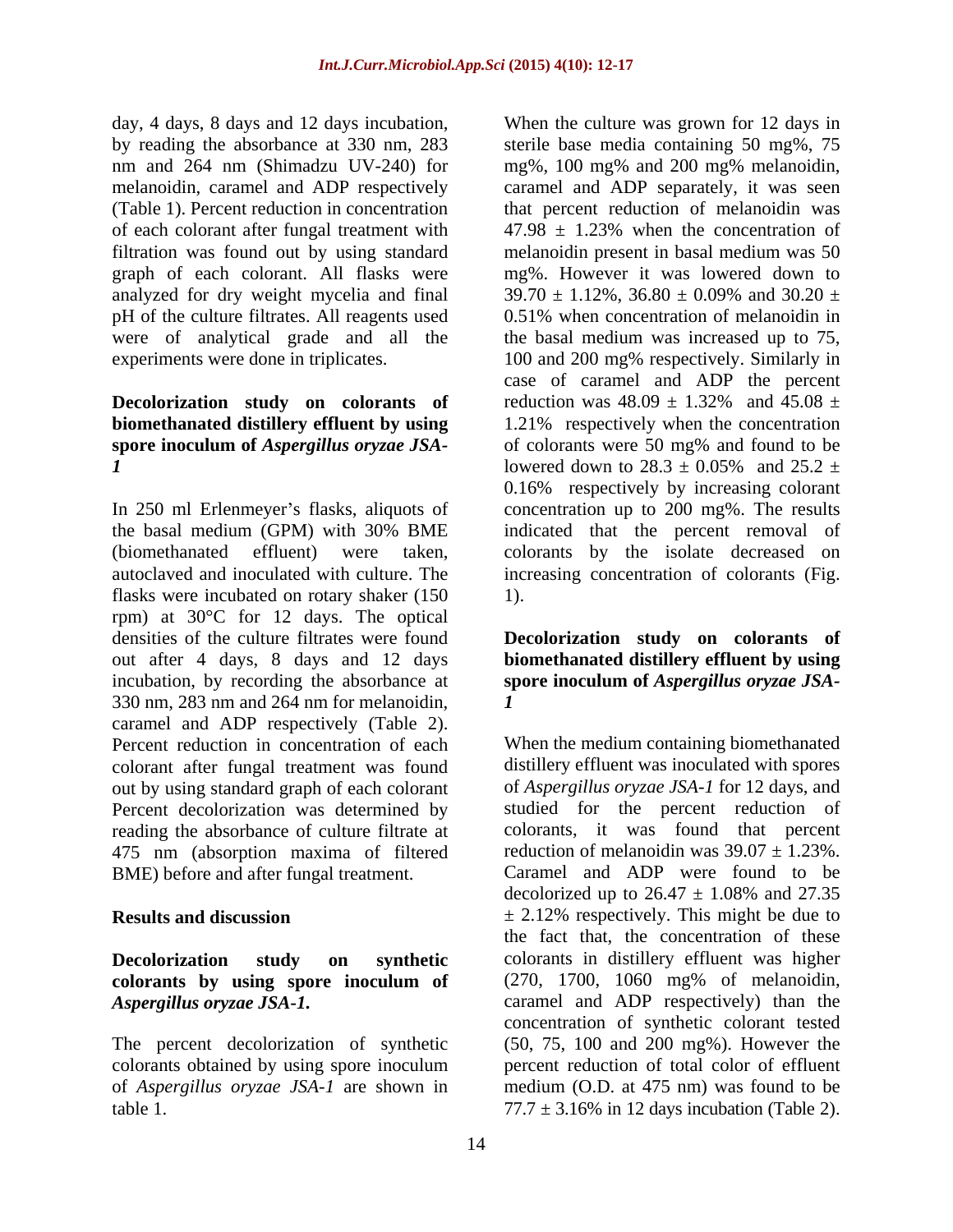|                   | Concentration of colorant (mg %) in |       |                           |                                                                                      | <b>%Reduction in</b>                        | <b>DWM</b>             | Final                                 |
|-------------------|-------------------------------------|-------|---------------------------|--------------------------------------------------------------------------------------|---------------------------------------------|------------------------|---------------------------------------|
| <b>Type of</b>    |                                     |       | the medium                |                                                                                      | concentration $\ln g/100$ ml<br>of colorant | medium                 | $ $ pH<br>$\overline{1}2^{\text{th}}$ |
| <b>Colorant</b>   |                                     |       |                           | $\begin{array}{ c c c c c c } \hline 0$ Day $\end{array}$ 4th Day 8th day   12th Day | $(12th$ day)                                | (12 <sup>th</sup> day) | $\int day$                            |
| <b>Melanoidin</b> |                                     | 38.47 | 29.4                      | 26.01                                                                                | $47.98 \pm 1.23$                            | 1.445                  | $\vert 5.4 \vert$                     |
|                   |                                     | 59.85 | 48.4                      | 45.2                                                                                 | $39.70 \pm 1.12$                            | 1.214                  | $\vert 5.4 \vert$                     |
|                   | 100                                 | 80.2  | 68.7                      | 63.2                                                                                 | $36.80 \pm 0.09$                            | 1.134                  | $\vert 5.3 \vert$                     |
|                   | 200                                 | 168.6 | 153.4                     | 139.6                                                                                | $30.20 \pm 0.51$                            | 1.066                  | 5.5                                   |
| <b>Caramel</b>    |                                     | 34.05 |                           | 25.95                                                                                | $48.09 \pm 1.32$                            | 1.104                  | 1, 5.7                                |
|                   |                                     | 48.2  | $\overline{A}$<br>47.1    | 45.3                                                                                 | $39.60 \pm 1.16$                            | 1.123                  | $\vert 5.4 \vert$                     |
|                   | 100                                 | 86.7  | 72 <sub>1</sub><br>-. د ا | 66.5                                                                                 | $33.50 \pm 0.08$                            | 1.098                  | 5.5                                   |
|                   | 200                                 | 163.2 | 149.8                     | 143.4                                                                                | $28.30 \pm 0.05$                            | 0.897                  | $\vert 5.4 \vert$                     |
| <b>ADP</b>        |                                     | 37.05 | 32.9                      | 27.46                                                                                | $45.08 \pm 1.21$                            | 1.104                  | $\vert 5.7 \vert$                     |
|                   | $\overline{ }$                      | 55.6  | 53.2                      | 49.35                                                                                | $34.20 \pm 1.32$                            | 1.123                  | 5.4                                   |
|                   | 100                                 | 89.8  | 83.2                      | 70.4                                                                                 | $29.10 \pm 0.07$                            | 1.098                  | 1, 5.5                                |
|                   | 200                                 | 173.4 | 151.8                     | 149.6                                                                                | $25.20 \pm 0.16$                            | 0.897                  | $\vert 5.4 \vert$                     |

**Table.1** Percent reduction in concentration of synthetic colorants by using spore inoculum of *Aspergillus oryzae JSA-1*

**Table.2** Percent reduction in concentration of colorants in biomethanated distillery effluent by *Aspergillus oryzae JSA-1*

| Parameter                | $\boldsymbol{0}$ Day | $\vert$ 4 Days | $ 8$ Days | <b>12 Days</b>  | % Reduction      |
|--------------------------|----------------------|----------------|-----------|-----------------|------------------|
| $\vert$ Color (O.D. 475) | 5.85                 | 3.24           | 2.02      | 1.3             | $77.7 \pm 3.16$  |
| Melanoidin (mg %)        | 270                  | 250            | 190       | 164.5           | $39.07 \pm 1.23$ |
| Caramel (mg %)           | 1700                 | 1530           | 1350      | 1250            | $26.47 \pm 1.08$ |
| $ADP$ (mg %)             | 1060                 | 850            | 800       | $\frac{770}{ }$ | $27.35 \pm 2.12$ |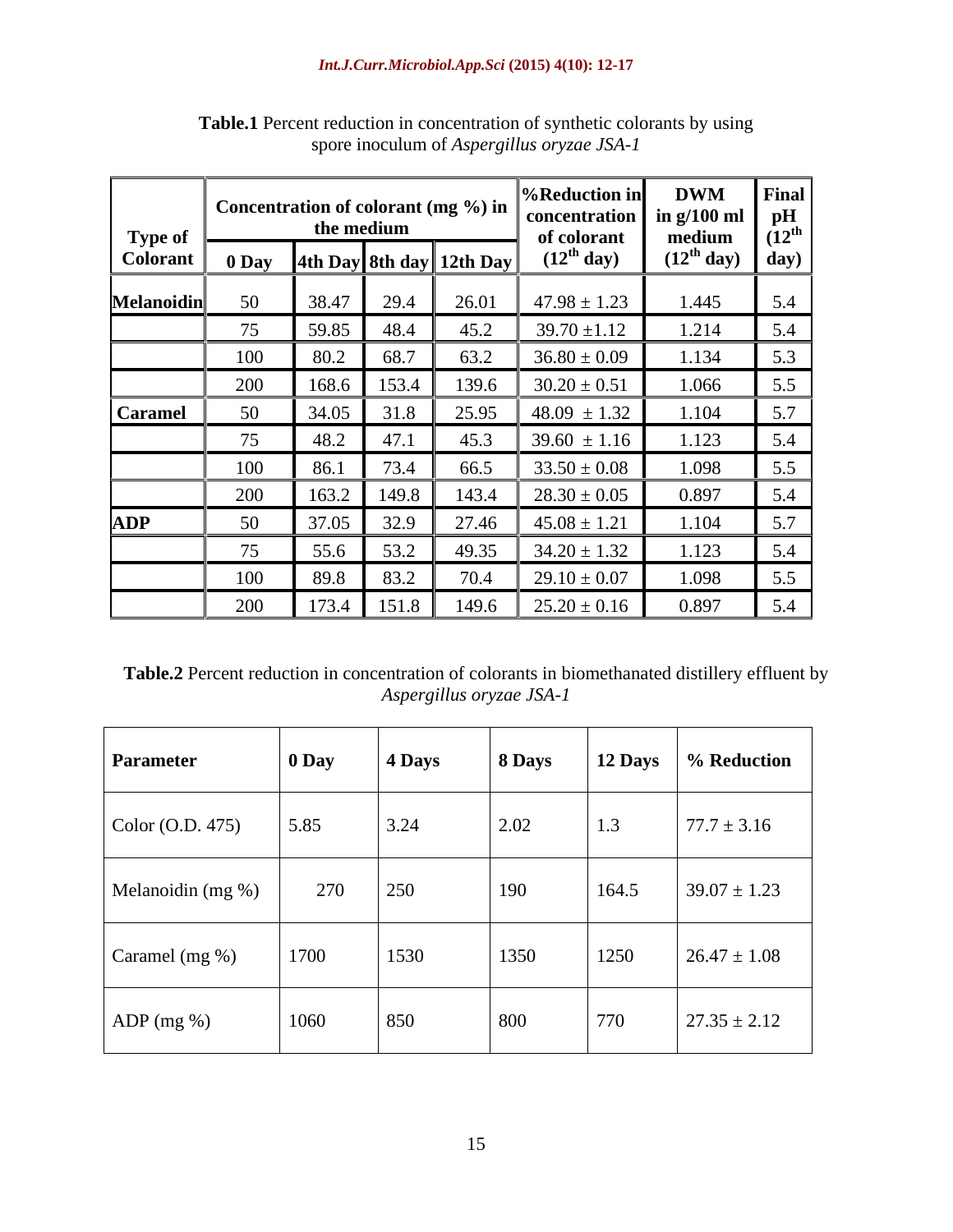**Fig.1** Percent removal of synthetically prepared colorants on increasing concentration of colorants in the medium by using spore inoculum of *Aspergillus oryzae JSA-1* culture (12 days incubation) under shake flask conditions



#### **Abbreviations used in the figure**

**M-50**: Melanoidin 50 mg%; **M-75**: Melanoidin 75 mg%; **M-100**: Melanoidin 100 mg%; **M- 200**: Melanoidin 200 mg%; **C-50**: Caramel 50 mg%; **C-75**: Caramel 75 mg%; **C-100**: Caramel 100 mg%; **C-200**: Caramel 200 mg%; **A-50**: ADP 50 mg%; **A-75**: ADP 75 mg%; **A-100**: ADP 100 mg%; **A-200**: ADP 200 mg%.

The results in this study showed that as the *Aspergillus oryzae JSA-1* (12 days concentration of colorant in the medium or effluent increases the percent decolorization decreases. This might be due to availability be decreasing with increasing concentration of the sites responsible for adsorption of color on the cell walls of the fungal culture. Once the sites are saturated with adsorbed References pigment there are no vacant sites for adsorption of color. The other components Annet, E.F.L.J. 1957. Chemistry of non present in the effluent might also be interfering with the process of amino acid deoxy sugars. Aust. J. decolorization of the effluent. Chem., 10: 193–197.

synthetic colorants by spore inoculum of decolorizing activity for molasses

*Aspergillus oryzae JSA-1* (12 days incubation) showed that the percent decolorization of each colorant was found to of the colorant.

#### **References**

- enzymic browning II- some crystalline amino acid deoxy sugars. *Aust. J.*<br>*Chem.*, 10: 193–197.
- The present study on decolorization of Ueda, K. 1985. Production of Aoshima, I., Tozawa, Y., Ohmomo, S., Ueda, K. 1985. Production of decolorizing activity for molasses